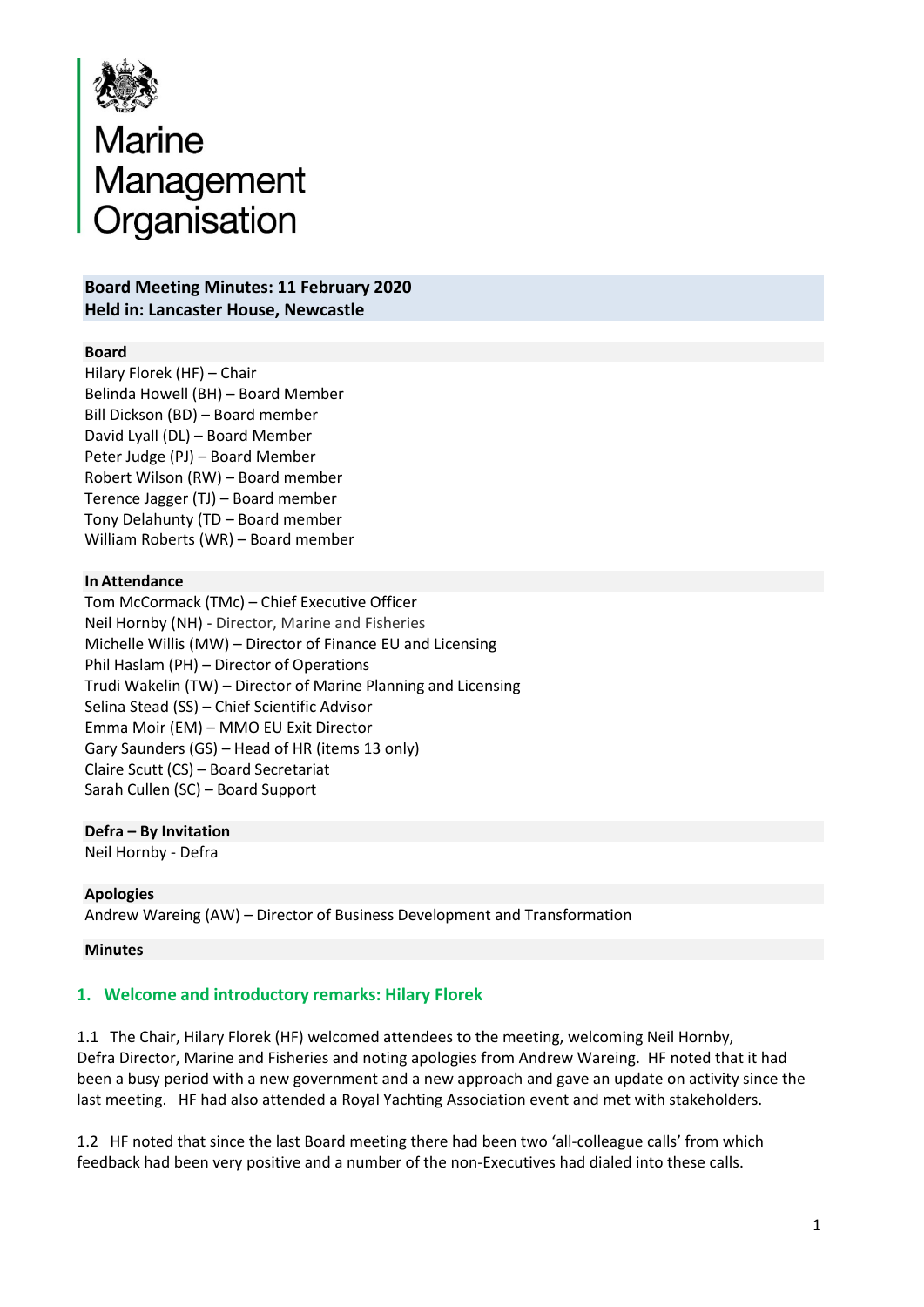## **2. Declaration of Interests**

2.1 The Chair invited attendees to declare any new interests noting those previously declared.

2.2 Peter Judge (PJ) advised that he had been appointed as a Senior Independent Governor at Northumbria University, appointed to the Falkland Islands Association Executive Committee and also as an advisor at First Face to Face.

2.3 Bill Dickson (BD) advised that he had become a Director at National Parks, England.

## **3. Minutes of 10 December 2019 meeting and actions arising from the meeting**

3.1 The Chair invited attendees to raise any points of accuracy in respect of the minutes of the 10 December meeting minutes. A minor correction was advised. No other points of accuracy were raised and the minutes were confirmed as an accurate record of discussions.

3.2 HF noted that the first biennial Defra NED/ALB Chair event was taking place on 20 February and that at her last meeting with the Chair of Natural England they had discussed opportunities to promote joint working between the two oganisations with a view to arranging a joint Board event in the future.

3.3 William Roberts (WR) raised a query into environmental risk management across Defra and how this would be managed going forward. It was suggested that HF could raise this during the Defra NED/ALB Chair event if the opportunity arose.

3.4 Tom McCormack advised that he had commissioned a Stakeholder Relationship Framework and as part of this work the Board members would be fundamental in their role as ambassadors for the MMO. The Board confirmed they were happy to support this approach.

## **4. Minutes of 9 December ARAC meeting**

4.1 WR introduced the ARAC minutes from the 9 December ARAC meeting for any points of accuracy. No amendments were advised.

4.2 Terence Jagger (TJ) raised the fact that he, and other ARAC members, had requested a specific training course for ARAC members. Michelle Willis (MW) advised that there was currently no provision for NED training within the MMO budget and she was making enquiries within Defra how similar requests were handled in other departments. TMc added that links to on-line training had been made available to ARAC members which KPMG had provided at MMO's request.

4.3 HF advised that she would like the request for training to be kept under review while it was explored further and she would also raise this at the NED/ALB event if possible to see if there was a common approach.

## **5. Notes of the 24 January Remuneration Committee meeting**

5.1 Robert Wilson (RW) advised that the Remuneration Committee held via telephone conference on the 24 January had a sole focus on recruitment for the replacement of the role vacated by the Director of Strategic Development and Planning. This role profile had been revised to include stakeholder management and the overall management of the Communications team. TMc advised that when creating the new role profile it was clear that the additional responsibilities complemented the pre-existing requirements of the role.

5.2 HF and MMOB noted their agreement and shared the view that the role was a demanding one and fundamental to the organisation.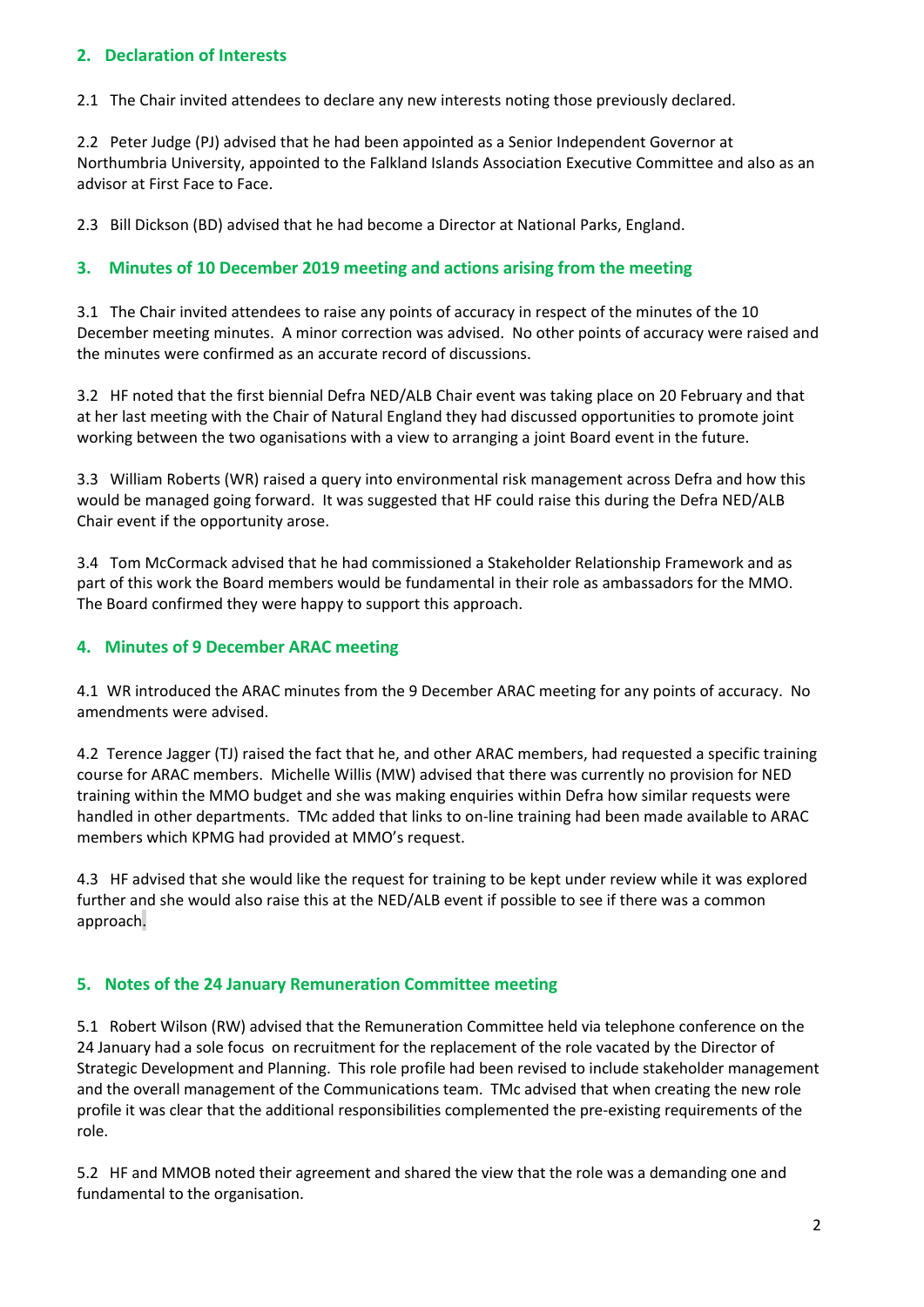5.3 RW advised that the next formal meeting of the Remuneration Committee would take place on 25 February and this meeting would consider reward and allowances

## **6. Performance, Finance and Risk pack**

6.1 Michelle Willis(MW) introduced the Performance Finance and Risk pack setting out the overall financial position at the 31 December 2019 and noting some key movements in the overall budget position during the period.

6.2 The Board discussed the CCP Programme and TMc updated that David Lyall (DL) had been supporting with ICT, particularly in relation with the Mobile Working business case.

6.3 MW advised that there was a new accounting standard in relation to impairment and NAO were supporting the MMO team with this.

6.4 Drawing the Board's attention to organisational performance, MW confirmed that Marine Licensing continued to perform well and that the 13 week target was 'on track'.

6.5 The Board provided feedback that the Balanced Scorecard required more context. TMc agreed and confirmed he would like to step back with a view to building in more transparent and proportionate measures which would add further value to the process and the sorts of measures we would wish to include would be discussed in further detail at the forthcoming Workshop.

6.6 MW introduced the organisational risks and issues and took the Board through the top rated risks detailing on-going work. The Board raised particular concerns in relation to legal costs, 2020/2021 budget settlement, the recent outbreak of Coronavirus and GDPR. PJ noted the timescale in relation to GDPR to have the second round of obligations in place and it was suggested that PJ and Andrew Wareing discuss this matter out of committee. In addition, the Board discussed the landing obligations and Belinda Howell (BH) raised MMO's remote electronic monitoring (REM) policy. TMc and PH agreed to consider this from a risk perspective. The Board discussed the organisational risk (impact / likelihood) of compliance to the EU Landing Obligation, which came into full force from January 2019 and had been the subject of two House of Lords EU Energy and Environment committee enquiries, but does not appear in the top risks.

6.7 Finally, MW highlighted the Health, Safety and Wellbeing (HS&WB) report providing an update on PPE equipment as well as training and assurance procedures.

6.8 MW outlined a recent wellbeing initiative on mental health which the MMO had supported by holding a *Time to Talk* event. HF confirmed that HS&WB was a key priority for the Board and Tony Delahunty (TD) was the non-Executive lead.

## **7. Fisheries Bill and Environmental Bill Information session**

7.1 Joseph Miller (JM) presented an overview on the Fisheries Bill and the Environment Bill.

7.2 Taking the Fisheries Bill first, JM pointed out that if passed this would be the first significant piece of primary fisheries legislation in over 28 years which would seek to consolidate and modernise the law. JM set out the Bill's journey to date, confirming that Phil Haslam (PH) had given evidence at committee stage where the Bill had received broad cross party support. Key highlights outlined were the introduction of a power for the Secretary of State to set fisheries objectives; a fisheries policy statement and fisheries management plans.

7.3 The Bill additionally creates new legislation for the UK to allocate fishing opportunities, however international law obliges the UK to reach agreement with neighbor states over "straddling stocks". JM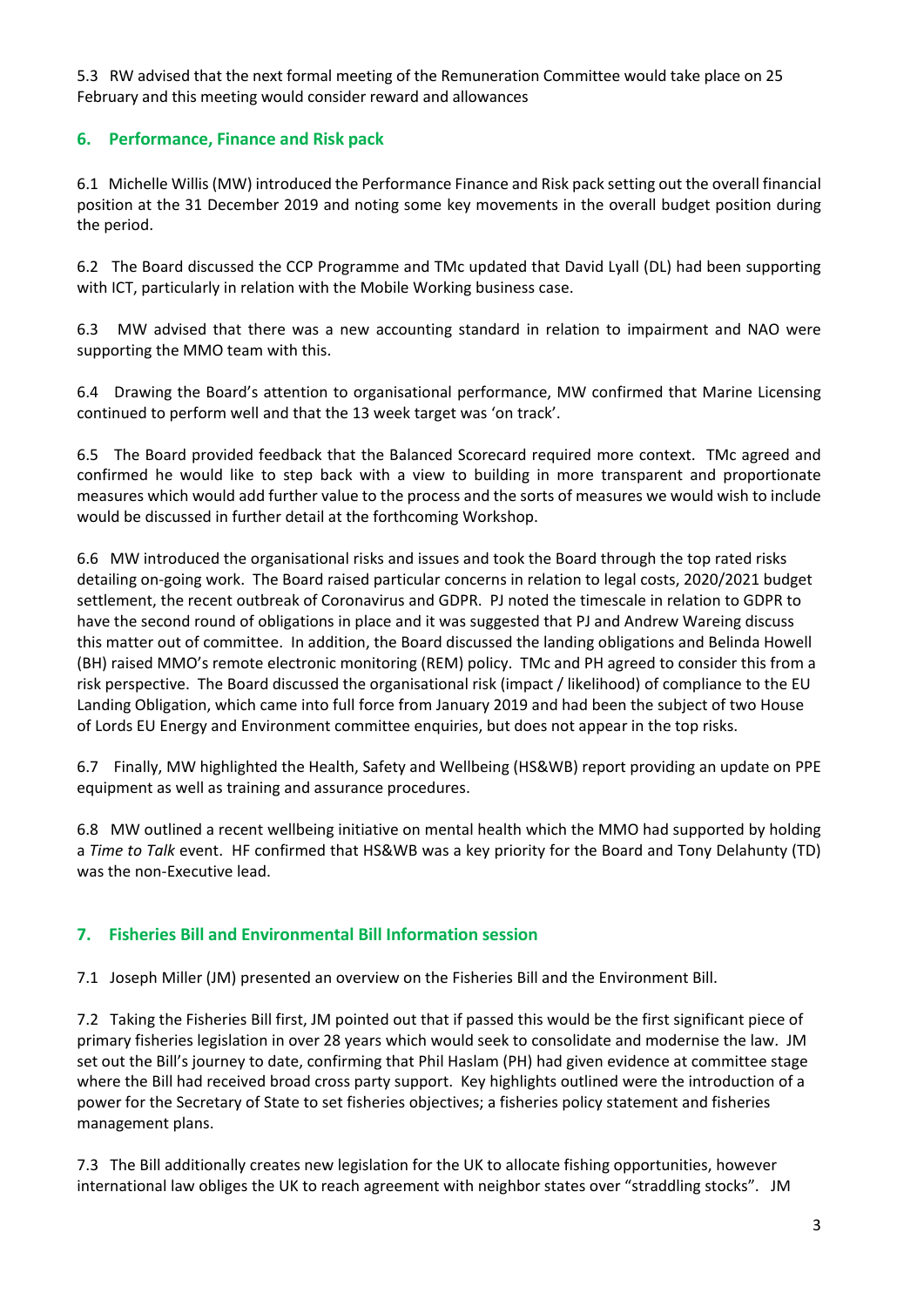gave further information about how the Bill would address the discard prevention scheme and replace the EMFF scheme.

7.4 The Board discussed the potential to address some current challenges under the new legislation and discussed communications and how we will work with the devolved governments given this was a UK wide Bill.

7.5 Moving on to the Environment Bill, JM described that Part 1 of the Bill made provision for the Government to set environmental targets in areas such as: air quality, water quality, biodiversity and waste reduction advising that these targets will have carry over into MMO's areas of regulatory responsibility. Part 2 would establish a new independent environmental regulator – The Office for Environmental Protection (OEP) - which will have powers of monitoring, reporting and investigation in respect of public bodies' (including the MMO) and will also be able to judicially review decisions of public bodies in cases of serious failure to comply with environmental law.

7.6 The Board noted the content and thanked JM for the clear, informative presentation.

# **8. December Council Information session**

8.1 Richard Hoskin (RH) attended the meeting to provide an update on the last December Council Meeting on EU fisheries negotiations for 2020 fishing opportunities.

8.2 RH updated on how quotas are set and the main outcomes for 2020 as well as control and enforcement options to ensure these outcomes are followed.

8.3 The Board discussed the implications and impact on coastal communities. TMc raised the fact that he had been struck by a comment at a previous Board meeting regarding long term sustainable fish stocks and how we must look at all connecting pieces.

## **9. EU Exit Information session**

9.1 Emma Moir (EM) updated the Board on a number of aspects in relation to EU Exit preparations and noted that with regard to control and enforcement the MMO had secured two commercial vessels, contracted hours from the Royal Navy as well as aerial support. EM advised that there was a balance to be struck between drawing funds, the control and enforcement capability and any resultant risks. The Executive Committee in Defra would ultimately agree the balance.

9.2 EM advised that the focus of Catch Certificate work had moved to comply more closely with Illegal, Unreported and Unregulated (IUU) regulations and currently the 'minimum viable product' is being investigated. An updated is due by mid-March.

9.3 EM confirmed that the Single Issuing Authority (SIA) IT solution was ready and workshops had been undertaken with Defra and UKFAs this week to discuss the future scope of the project.

9.4 The Marine Support Fund (previously known as the Seafood Crisis Intervention Scheme) would be ready for launch in October 2020.

9.5 The Future Fisheries Scheme design and development was being developed currently in conjunction with Defra colleagues. EM advised that the initial phase would start in January 2021 and this was expected to be fully developed by January 2022.

## **10. Marine Planning update**

10.1 Trudi Wakelin (TW) updated the Board on the progress of key Marine Planning activities following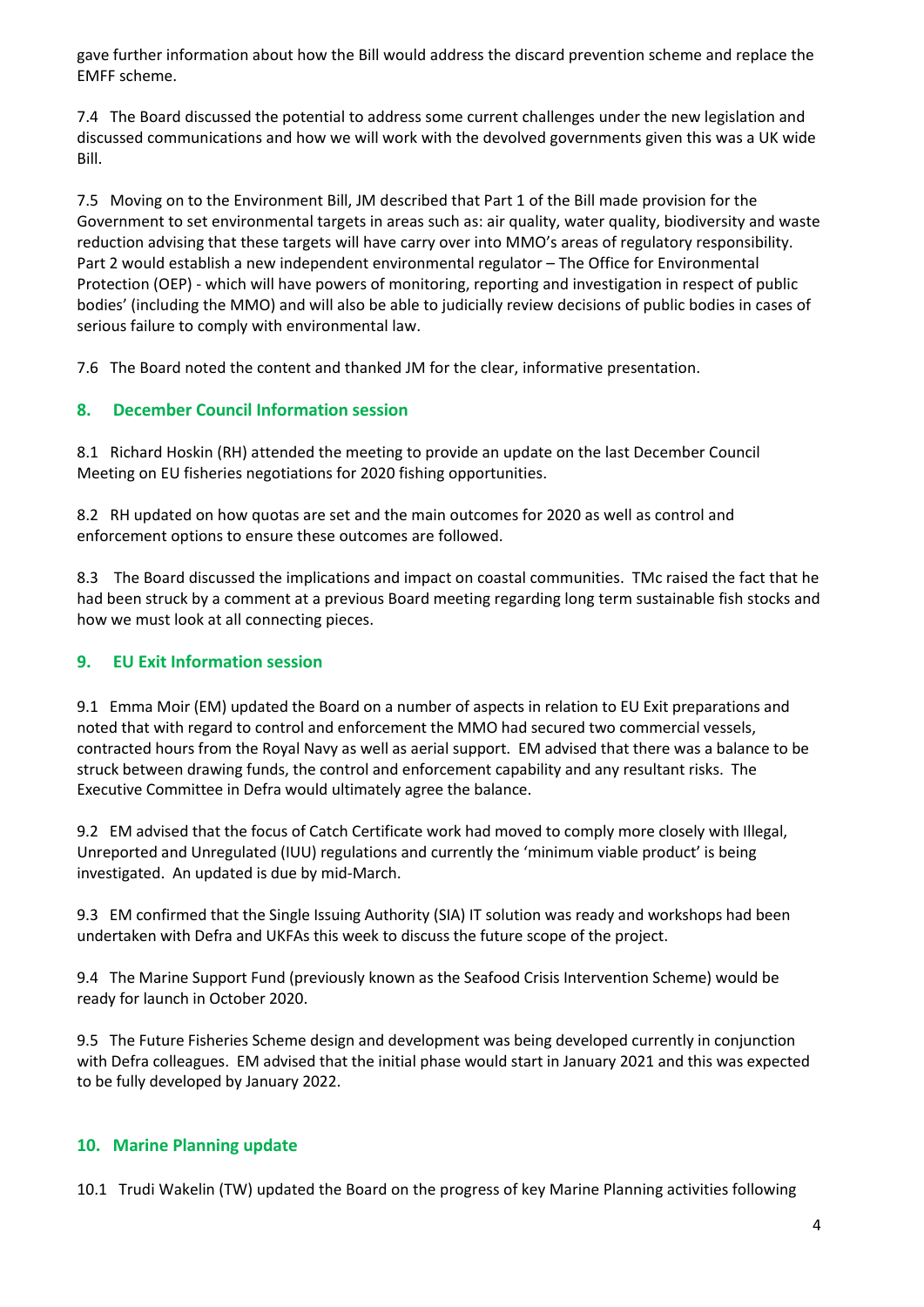Secretary of State approval of the draft plans on the 7 January 2020. TW advised that the draft plans for NE, NW, SE and SW were in a consultation period between 14 January and 6 April with social media and webinars being used to encourage feedback. TW advised that the Eastern marine plan was currently undergoing the second three-year review, prior to the Southern marine plan review in due course.

10.3 William Roberts (WR) queried how other organisations had been engaged. TW confirmed that a wide range of organisations including: DfT, MHCLG and the MOD had been engaged through the Marine Planning Programme Board meetings. In addition, specifically in relation to offshore wind, the Marine Planning team had worked closely with The Crown Estate, given that the Government aspires to generate 40Gw of energy by 2030.

# **11. MMO People Survey Results**

11.1 Gary Saunders (GS) attended to provide the Board with the results and analysis of the Civil Service People Survey (CSPS) 2019.

11.2 GS noted that there had been an improvement across the MMO with engagement being slightly above the CSPS average as well as pointing out that more than 80% of questions had been answered more positively than previously.

11.6 RW queried whether it would be Senior Leaders who would be taking any actions forward. TMc advised that it would be for the Senior Leadership Team to drive improvements, though this would be led by the Executive Leadership Team and reviewed on a four-weekly basis. This work is expected to be launched before the all-colleague conference and would also form one of the agenda themes.

11.7 BH queried how we demonstrate that Pay and Benefits are equitable across Defra and other ALB's. TMc advised that work had been undertaken to produce a comparator to highlight pay and benefits in MMO and how this compares with other organisations across the Defra group. This will demonstrate our 'offer' to colleagues on the benefits of working in the MMO.

# **12. CEO update**

12.1 TMc provided an update on his recent engagement with key stakeholders including Marine Scotland, the Crown Estate and IFCA's where he had been in listening and learning mode. In addition, he had been out to sea on the *Ocean Dee*, having successfully completed sea survival training, spent time internally with the Marine Licensing and Planning teams and had also joined the MMO Women's Network. Further coastal visits planned were planned to take place over the course of the next month.

# **13. Defra update**

13.1 Neil Hornby (NH) provided an update on Defra priorities highlighting the new Government's focus on climate/net zero/COP26 and HS2. In addition, NH added that the teams were working on enabling offshore wind, Marine Protected Areas and responding to the biodiversity emergency.

13.2 In Marine and Fisheries specifically, NH gave an update on priorities with the Fisheries Bill, negotiations with the EU planned to commence on 1 March 2020, Future Funding and new arrangements for Northern Ireland. Other items which featured highly on the Marine and Fisheries agenda were *'40 by 30'* and Defra's role within that; the Blue Planet Fund which it was hoped would be launched in 2021 and the Highly Protected Marine Areas Review. Finally, NH updated on some staffing changes within the Defra group.

## **14. Board Review of Effectiveness follow up**

14.1 This item is to be carried forward to a future meeting.